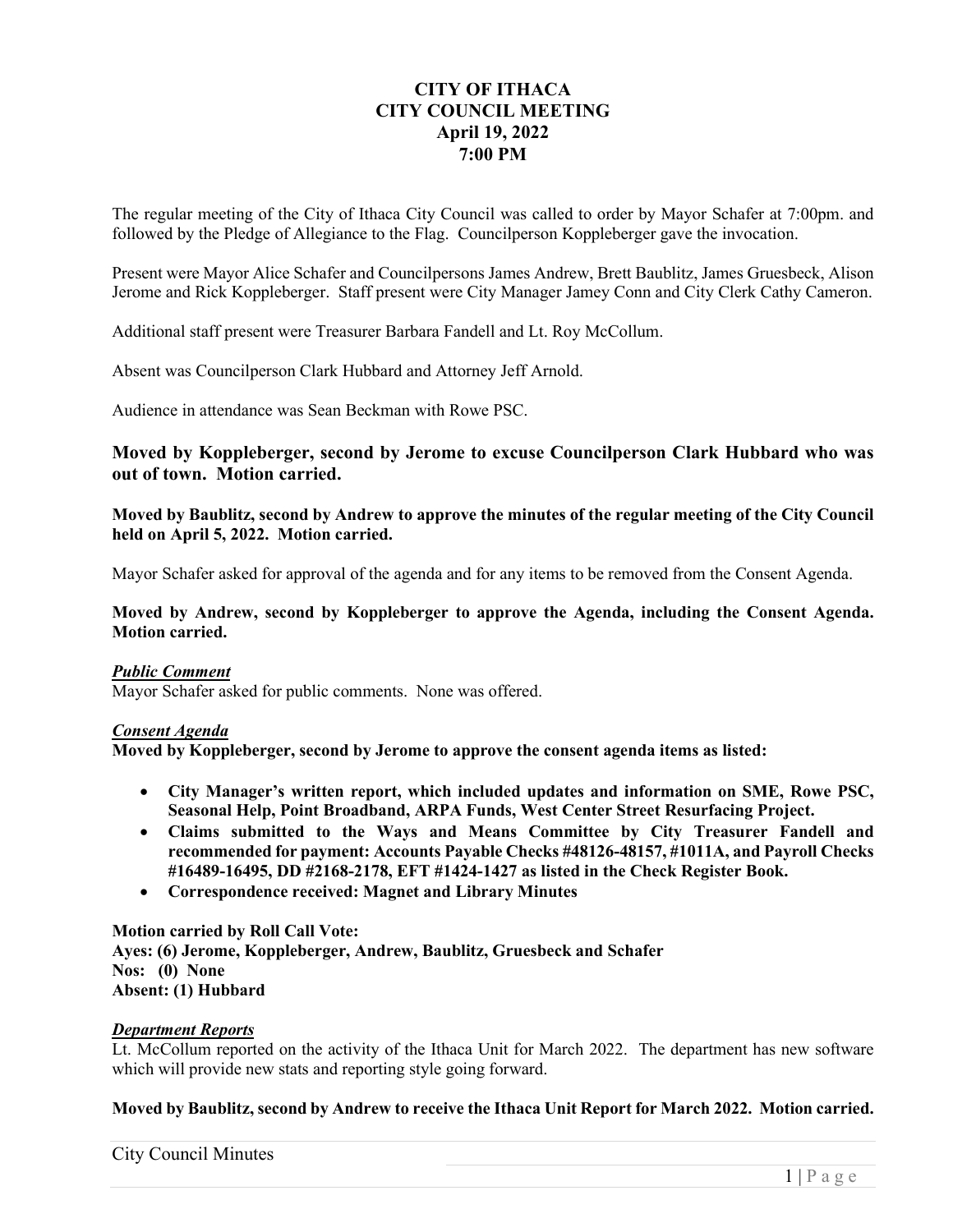Treasurer Fandell reported on the state of finances for the quarter of January through March of 2022.

## **Moved by Koppleberger, second by Jerome to receive the Financial Report for the 3rd Quarter of the Fiscal Year 2021-2022 and place on file. Motion carried.**

#### *City Manager Comments*

Manager Conn reported that SME was onsite to determine the test well locations at the landfill. Rowe PSC has advertised the Lead and Copper Service Project, with a bid opening date of May 10, 2022.

Manager Conn reported that Point Broadband has requested a third cabinet location for their fiber installation project. The best location will be the southwest corner of South Main and Webster Street. The current antenna contract on file is with Casair who was purchased by Point Broadband. Their General Manager has agreed to open that contact for negotiations.

Manager Conn announced that the County Commissioners awarded the city \$110,000 in additional ARPA funds, to be used towards the purchase of the new sewer truck.

Manager Conn informed Council of the estimated increase in the resurfacing project on West Center Street. Discussion will be held under new business.

### *Unfinished Business*

There was none

#### *New Business*

Sean Beckman with Rowe PSC, reported that 80% of the engineering has been completed for the West Center Street resurfacing project. That represents an investment of \$12,000 from the city towards the project. Materials have increased 14% since the initial estimate. This results in the increase of the local match to \$31,000. Mr. Beckman presented the benefits of moving forward along with the potential results of waiting another year(s) to resurface the street. After discussion, Mr. Beckman requested direction from the Council.

### **It was the consensus of the Council to proceed moving forward with the West Center Street Resurfacing Project.**

Manager Conn reported that discussion had been held with the County Road Commission regarding the acquisition of the city's old sewer truck. With the recent award of \$110,000 (to be used towards the purchase of a new sewer truck) in ARPA funds by the County Commissioners, the city agreement was to offer the sale of the old sewer truck to the County Road Commission for \$1 (one dollar).

### **Moved by Baublitz, second by Andrew to sell the old sewer truck to the Gratiot County Road Commission for \$1 (one dollar). Motion carried.**

Mayor Schafer presented Resolution 2022-05: Street Administrator Designation.

### **Moved by Andrew, second by Koppleberger to adopt Resolution 2022-05: Street Administrator Designation. Motion carried by Roll Call Vote:**

**Ayes: (6) Jerome, Koppleberger, Andrew, Baublitz, Gruesbeck and Schafer Nos: (0) None Absent: (1) Hubbard**